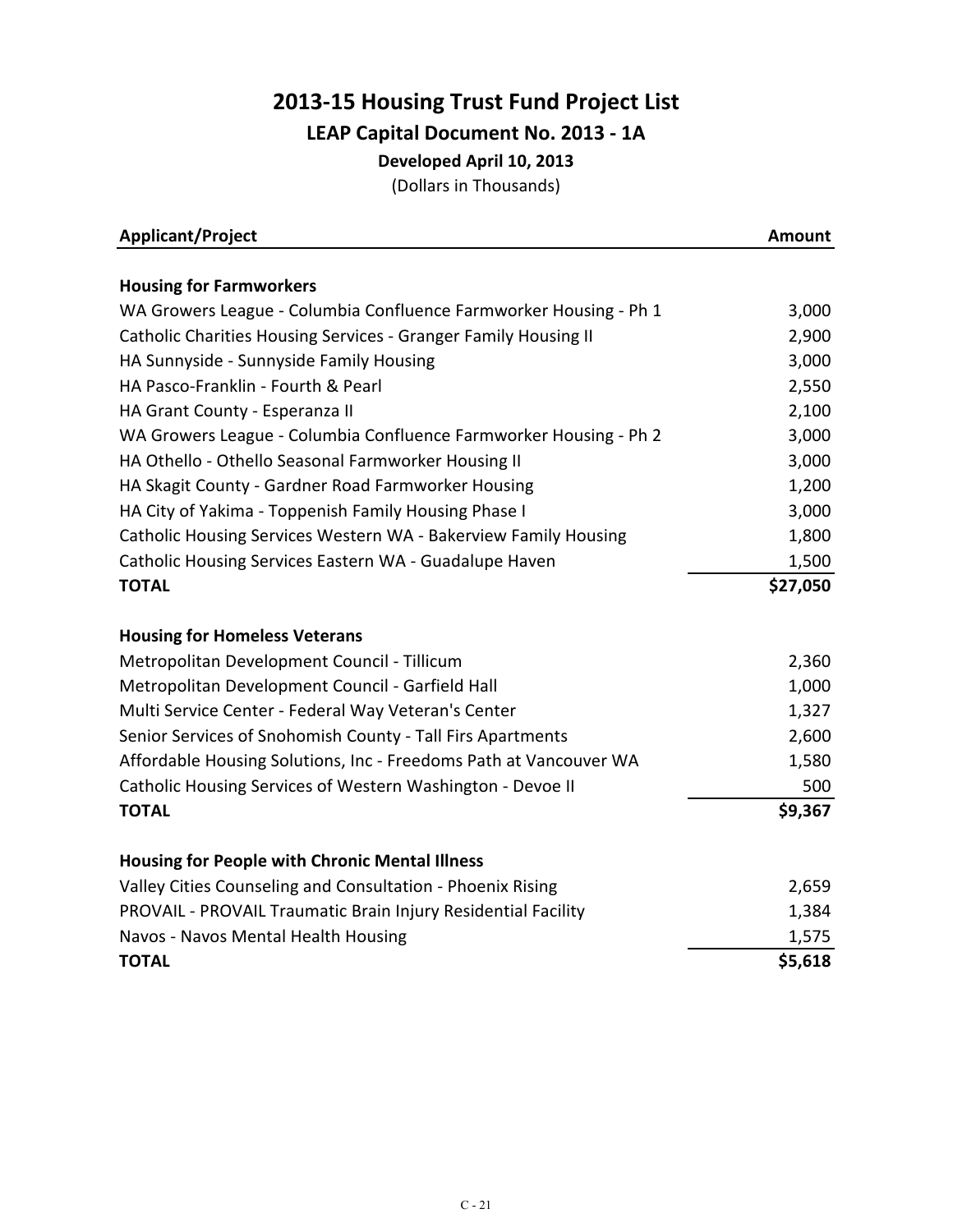## **2013‐15 Housing Trust Fund Project List LEAP Capital Document No. 2013 ‐ 1A Developed April 10, 2013**

(Dollars in Thousands)

| <b>Applicant/Project</b>                                            | <b>Amount</b> |
|---------------------------------------------------------------------|---------------|
| <b>Housing for People with Developmental Disabilities</b>           |               |
| Foundation For the Challenged - FFC Homes VIII                      | 2,259         |
| Pierce Co Coalition for Dev Disab - PC2 Homeownership Pgm           | 450           |
| Parkview Services - Parkview Homeownership 7                        | 600           |
| ARC of Spokane - HomeOwnership Opportunities 2013-2015              | 566           |
| Parkview Services - Parkview Homes XI                               | 680           |
| Korean Women's Assoc - Sequim - DD Group Home - Acq & Rehab         | 500           |
| Group Action for Peninsula People (GAPP) - AH V and AH VI           | 500           |
| Community Action Ctr - Whitman Homes for People with Disabilities   | 897           |
| Foundation For the Challenged - FFC Homes IX                        | 2,247         |
| Blue Mountain Action Council (BMAC) - Carrie House                  | 320           |
| <b>TOTAL</b>                                                        | \$9,019       |
|                                                                     |               |
| <b>Alternate Projects</b>                                           |               |
| Friends of Youth - Kirkland Campus Young Adult Transitional Project | 700           |
| Downtown Emergency Service Center - Interbay Supportive Housing     | 500           |
| Plymouth Housing Group - 10th and Spruce                            | 1,000         |
| Low Income Housing Institute - Olympia Homeless Young Adults        | 1,000         |
| Compass Housing Alliance - Compass in Seattle                       | 3,000         |
| Downtown Emergency Service Center - Lyon Apartments                 | 1,500         |
| Next Step Housing - Pear Tree Place IV                              | 3,000         |
| Serenity House of Clallam County - Sunbelt Permanent Supportive     | 1,860         |
| Kennewick Housing Authority - Volland Street Project                | 1,361         |
| Longview Housing Authority - Lilac Place Apartments                 | 1,050         |
| Hopelink - Hopelink Housing Redmond                                 | 1,750         |
| Mason County Shelter - Shelton Creek Apartments                     | 377           |
| Mercy Housing Northwest - New Tacoma 2                              | 1,000         |
| Capitol Hill Housing - The Haines Apartments                        | 1,600         |
| Compass Housing Alliance - Compass on Linden                        | 3,000         |
| Affordable Community Environments - 62nd Avenue Senior Housing      | 3,000         |
| Catholic Housing Services of Western Washington - Aloha Inn         | 700           |
| <b>Hopelink - Cleveland Street Housing</b>                          | 3,000         |
| Housing Authority of Snohomish County - Woodlake Manor III          | 1,758         |
| Housing Hope - HopeWorks Station                                    | 950           |